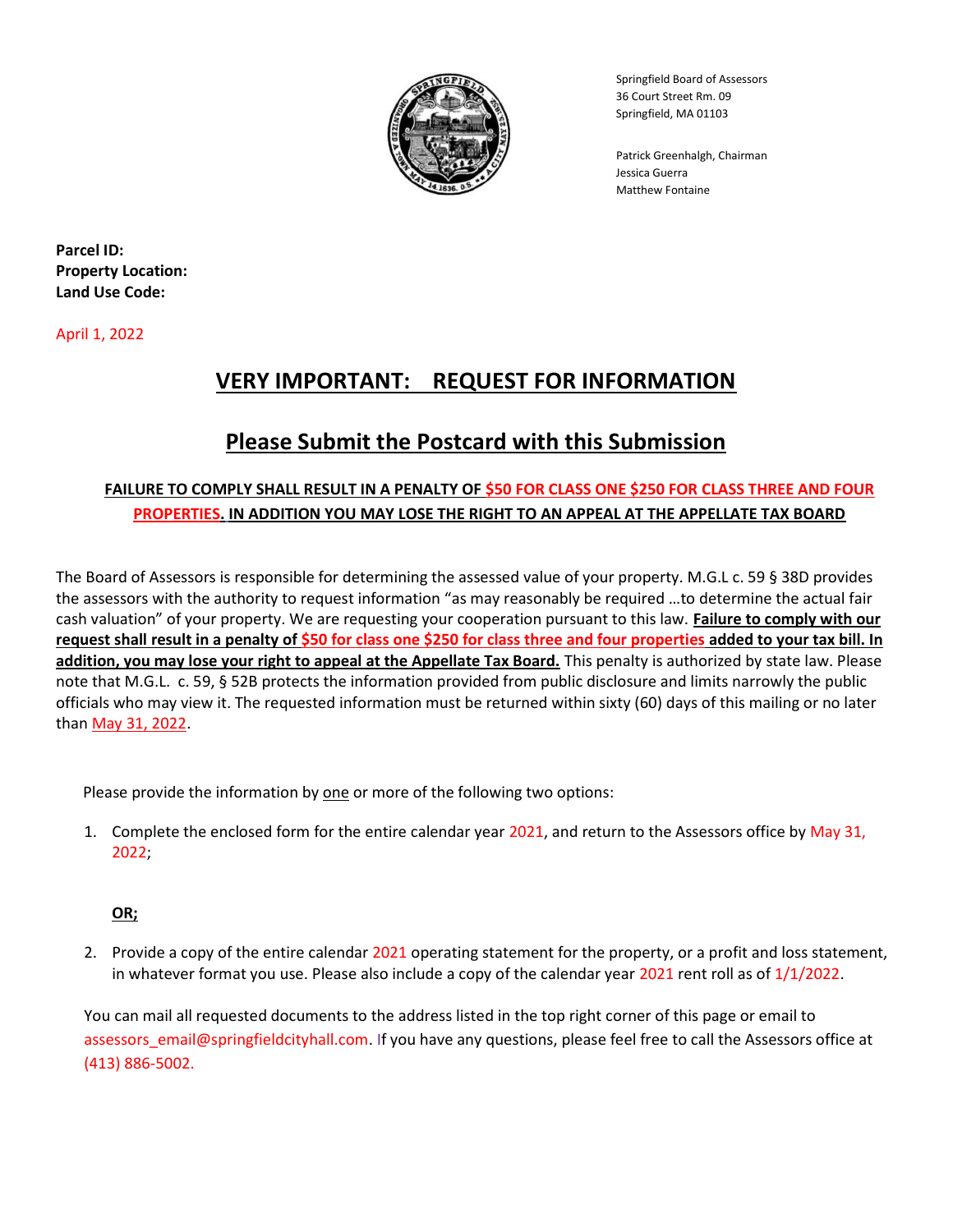| LUC:                                                                                                                                                                           |                              |                                                                                          | City of Springfield FY 2023 Mixed Use Property Income Statement |                                                                                                                            |                                                                                                           |                                               |                                  |                                                         |                                  |                                       |
|--------------------------------------------------------------------------------------------------------------------------------------------------------------------------------|------------------------------|------------------------------------------------------------------------------------------|-----------------------------------------------------------------|----------------------------------------------------------------------------------------------------------------------------|-----------------------------------------------------------------------------------------------------------|-----------------------------------------------|----------------------------------|---------------------------------------------------------|----------------------------------|---------------------------------------|
|                                                                                                                                                                                |                              | MUST BE RETURNED by May 31, 2022 to: Assessors Office, 36 Court St, Springfield MA 01103 |                                                                 |                                                                                                                            |                                                                                                           |                                               |                                  |                                                         |                                  |                                       |
| Mailed: April 1, 2022                                                                                                                                                          |                              |                                                                                          | or emailed to assessors_email@springfieldcityhall.com           |                                                                                                                            |                                                                                                           |                                               |                                  |                                                         |                                  |                                       |
| <b>FOR ASSESSORS USE ONLY</b>                                                                                                                                                  | Loc:                         | Parcel:                                                                                  |                                                                 |                                                                                                                            | Name:                                                                                                     |                                               |                                  |                                                         |                                  |                                       |
|                                                                                                                                                                                |                              |                                                                                          |                                                                 |                                                                                                                            |                                                                                                           |                                               | Phone:                           |                                                         |                                  |                                       |
|                                                                                                                                                                                | Email:                       |                                                                                          |                                                                 |                                                                                                                            |                                                                                                           |                                               |                                  |                                                         |                                  |                                       |
| <b>Owner Name:</b>                                                                                                                                                             | <b>Business Name:</b>        |                                                                                          |                                                                 |                                                                                                                            |                                                                                                           |                                               |                                  |                                                         |                                  |                                       |
| Please provide the following information AS IT RELATES TO YOUR PROPERTY. Use additional sheets if necessary. If you prefer to use your own computer rent roll or spreadsheets, |                              |                                                                                          |                                                                 |                                                                                                                            |                                                                                                           |                                               |                                  |                                                         |                                  |                                       |
|                                                                                                                                                                                |                              |                                                                                          |                                                                 |                                                                                                                            | please use this format as a guide. FOR MORE INFORMATION OR TO ANSWER QUESTIONS, PLEASE CALL 413-886-5002. |                                               |                                  |                                                         |                                  |                                       |
|                                                                                                                                                                                |                              |                                                                                          |                                                                 | Provide the following income information for the property during calendar year $1/1/2021$ through $12/31/2021$ for FY 2023 |                                                                                                           |                                               |                                  |                                                         |                                  |                                       |
|                                                                                                                                                                                |                              |                                                                                          |                                                                 |                                                                                                                            | <b>COMMERCIAL LEASE INFORMATION:</b>                                                                      |                                               |                                  |                                                         |                                  |                                       |
| <b>Tenant Name</b>                                                                                                                                                             | <b>Floor</b><br><b>Level</b> | <b>Sprinkler</b><br>Y/N                                                                  | <b>Use Type</b>                                                 | <b>Leased</b><br>Area (Sq<br>Ft)                                                                                           | <b>Rent Per Sq.</b><br>Ft.                                                                                | <b>Annual Base</b><br>Rent                    | <b>Start Date</b><br>(Month/Yr.) | <b>End Date</b><br>(Month/Yr.)                          | <b>Term</b> in<br><b>Years</b>   | <b>Gross, Net or</b><br><b>NNN</b>    |
|                                                                                                                                                                                |                              |                                                                                          |                                                                 |                                                                                                                            |                                                                                                           | \$                                            |                                  |                                                         |                                  |                                       |
|                                                                                                                                                                                |                              |                                                                                          |                                                                 |                                                                                                                            |                                                                                                           | \$                                            |                                  |                                                         |                                  |                                       |
|                                                                                                                                                                                |                              |                                                                                          |                                                                 |                                                                                                                            |                                                                                                           | \$                                            |                                  |                                                         |                                  |                                       |
|                                                                                                                                                                                |                              |                                                                                          |                                                                 |                                                                                                                            |                                                                                                           | \$                                            |                                  |                                                         |                                  |                                       |
| <b>Vacant Space</b>                                                                                                                                                            |                              |                                                                                          |                                                                 |                                                                                                                            | <b>Vacant Area</b>                                                                                        | <b>Asking Rent</b>                            |                                  |                                                         |                                  |                                       |
|                                                                                                                                                                                |                              |                                                                                          |                                                                 |                                                                                                                            | <b>RESIDENTIAL LEASE INFORMATION:</b>                                                                     | \$                                            |                                  |                                                         |                                  |                                       |
|                                                                                                                                                                                |                              |                                                                                          |                                                                 |                                                                                                                            | <i><u><b>Incentives</b></u></i>                                                                           |                                               |                                  |                                                         |                                  |                                       |
| <b>Unit Type</b>                                                                                                                                                               | <b>Floor</b><br>Level        | Total # of<br><b>Units</b>                                                               | <b>Rent per</b><br><b>Month</b>                                 | <b>Annual Rent</b>                                                                                                         | Free Rent (if<br>applicable)                                                                              | Free # of<br><b>Months</b>                    | <b>Start Date</b><br>(Month/Yr.) | <b>End Date</b><br>(Month/Yr.)                          | Heat<br><b>Included</b><br>(Y/N) | <b>Electric Included</b><br>(Y/N)     |
| <b>Studio Units</b>                                                                                                                                                            |                              |                                                                                          |                                                                 |                                                                                                                            |                                                                                                           |                                               |                                  |                                                         |                                  |                                       |
|                                                                                                                                                                                |                              |                                                                                          |                                                                 |                                                                                                                            |                                                                                                           |                                               |                                  |                                                         |                                  |                                       |
| <b>One Bedroom Units</b>                                                                                                                                                       |                              |                                                                                          |                                                                 |                                                                                                                            |                                                                                                           |                                               |                                  |                                                         |                                  |                                       |
|                                                                                                                                                                                |                              |                                                                                          |                                                                 |                                                                                                                            |                                                                                                           |                                               |                                  |                                                         |                                  |                                       |
| <b>Two Bedroom Units</b>                                                                                                                                                       |                              |                                                                                          |                                                                 |                                                                                                                            |                                                                                                           |                                               |                                  |                                                         |                                  |                                       |
| <b>Three or more Bedrooms</b>                                                                                                                                                  |                              |                                                                                          |                                                                 |                                                                                                                            |                                                                                                           |                                               |                                  |                                                         |                                  |                                       |
|                                                                                                                                                                                |                              |                                                                                          |                                                                 |                                                                                                                            |                                                                                                           |                                               |                                  |                                                         |                                  |                                       |
| <b>CALENDAR YEAR INCOME SUMMARY</b>                                                                                                                                            |                              |                                                                                          |                                                                 |                                                                                                                            |                                                                                                           |                                               |                                  |                                                         |                                  |                                       |
| <b>Total POTENTIAL Gross Income (Including</b><br><b>Vacant Space)</b>                                                                                                         |                              | <b>Total Rent</b><br><b>Concessions</b>                                                  | <b>Total</b><br><b>Vacancies</b>                                | <b>Total</b><br><b>Collection</b><br><b>Loss</b>                                                                           | <b>Total Parking</b><br><b>Income</b>                                                                     | <b>Total Laundry/Vending</b><br><b>Income</b> |                                  | <b>Other Income</b><br>(Billboard, Cell Tower,<br>etc.) |                                  | <b>Total Rent</b><br><b>Collected</b> |
| \$                                                                                                                                                                             |                              | \$                                                                                       | \$                                                              | \$                                                                                                                         | \$                                                                                                        | \$                                            |                                  | \$                                                      |                                  | \$                                    |
| Pursuant to Mass. General Laws, Chap. 59 Section 38D, this form <b>MUST</b> be completed and returned to the Assessors Office within 60 days of mailing.                       |                              |                                                                                          |                                                                 |                                                                                                                            |                                                                                                           |                                               |                                  |                                                         |                                  |                                       |

Failure to comply shall result in a penalty of \$50 for class one \$250 for class three and four properties. In addition, you may lose the right to an appeal at the Appellate Tax

Board.

SEE REVERSE SIDE FOR EXPENSE INFORMATION